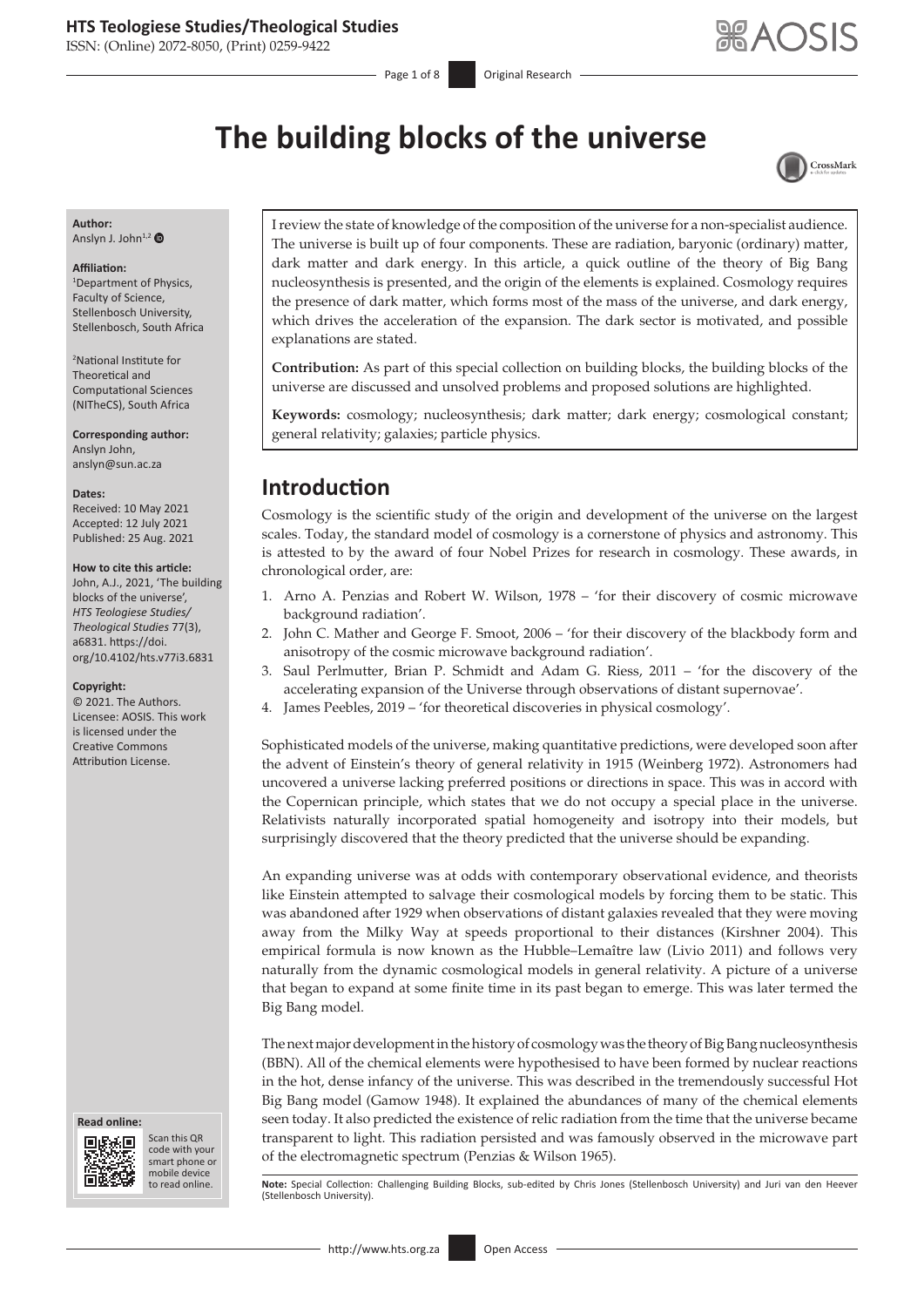Today the standard model of cosmology is known as the ΛCDM or concordance model (Dodelson 2003). It is an extension of the hot Big Bang model, which describes a universe that began to expand 13.8 billion years ago. The early universe was smooth, hot and dense. As it expanded it became cooler and more diffuse and structures such as stars and galaxies started to form. The standard model now includes two extra ingredients viz. dark matter and dark energy. The CDM part represents cold dark matter – a mysterious substance comprising most of the matter of the universe. The  $\Lambda$  refers to dark energy, which accounts for most of the universe's energy and is responsible for the acceleration of the universe's expansion at late times. The leading candidate for dark energy is the cosmological constant, which is historically denoted by the Greek letter Λ.

There are many excellent popular accounts of cosmology, several of which were written by some of the field's leading practitioners (Chown 2010; Hawking 2009; Weinberg 1977). The reader is encouraged to refer to these books for more complete accounts. I will not attempt an exhaustive review of the subject.

Instead, I will focus on addressing the following question in a manner that may be accessible to the enthusiastic layperson: what is the universe made of? The short answer is that the universe is built of four substances: radiation, baryonic matter, dark matter and dark energy.

What are these substances?

- 1. **Radiation**: This consists of photons and neutrinos and makes up 10<sup>-30</sup>% of the total energy.
- 2. **Baryonic matter**: This is the ordinary, familiar material including all of the chemical elements and compounds that we find in planets, stars, gas clouds and plasmas. Baryonic matter only comprises about 4% of the universe's energy budget.
- 3. **Dark matter**: This is an exotic substance that does not emit or absorb light. It is not made up of any of the known elementary particles. Dark matter appears to require new physics. It makes up 23% of the total energy of the universe and comprises most of its mass.
- 4. **Dark energy**: This is the name given to the phenomenon responsible for the late time acceleration of the universe's expansion. Like dark matter, this cannot be explained by existing physics and requires extensions to our theories of fundamental particles. Einstein's cosmological constant (Λ) is the leading candidate for dark energy, which makes up 73% of today's energy budget.

Dividing the building blocks of the universe into these four substances is convenient as each of these substances contributes to the total energy of the universe. Moreover, each of these substances affects the overall dynamics of the universe in different ways at particular times. The early universe is dominated by radiation (photons and neutrinos). Photons lack mass but possess energy. During the universe's infancy, most of its energy resides in its photons. This is the

so-called radiation era. As the universe expands the energy density of its constituents decreases because the same particles occupy an increasingly larger volume. The radiation energy density declines at a faster rate than the matter energy density. After a period termed matter–radiation equality, the dominant contribution to the energy density of the universe comes from the matter sector. The matter sector comprises dark matter and baryonic matter. This is the start of the matter era. Although the energy density of the matter particles continues to drop as the universe expands, it continues to dominate the energy density of the radiation sector, which drops at an even faster rate. Eventually the energy density of the matter particles drops below the energy density of the dark energy component. After this time, the universe is dominated by dark energy and starts to expand exponentially. This is in contrast to the earlier radiation and matter eras where the universe experienced power law expansion.

In the next section I will describe how the ordinary matter was formed and how radiation from this process persisted. I will then describe dark matter and dark energy before concluding.

# **Big Bang nucleosynthesis**

The ordinary matter we are familiar with is composed of chemical elements. These range in mass from the lightest elements, hydrogen and helium, to the heaviest naturally occurring elements like uranium. The basic properties of these elements are described by the periodic table, ascribed to Mendeleev. For more details about the building blocks of matter, the reader is referred to the relevant article (Haynes & Blackie 2021) in this edition of the journal.

The science of how the atoms of these elements combine to form molecules and compounds in nature and the laboratory is the purview of chemistry. Explaining the origin of these elements is the task of physics. Although individual atoms may gain or lose electrons, the fundamental characteristics of an element are determined by the number of protons in their nuclei.

Nuclei are composed of positively charged protons and electrically neutral neutrons. A neutron is slightly heavier than a proton, and both of these particles are about 2000 times heavier than an electron. An electron has a negative charge, which perfectly balances the positive charge of a proton. As a neutral atom has the same number of electrons and protons, the nucleus essentially contains all of the mass of an atom.

In nuclear and particle physics the equivalence of mass and energy is a vital concept. This is a consequence of Einstein's famous formula,  $E = mc^2$ , where  $c = 3 \times 10^8$  m/s is the speed of light, a fundamental constant of nature. It is convenient to measure the masses of subatomic particles in energy units. In this system of units, the proton mass is 938.3 million eV whilst the neutron weighs 939.6 million eV. The electron-Volt (eV) is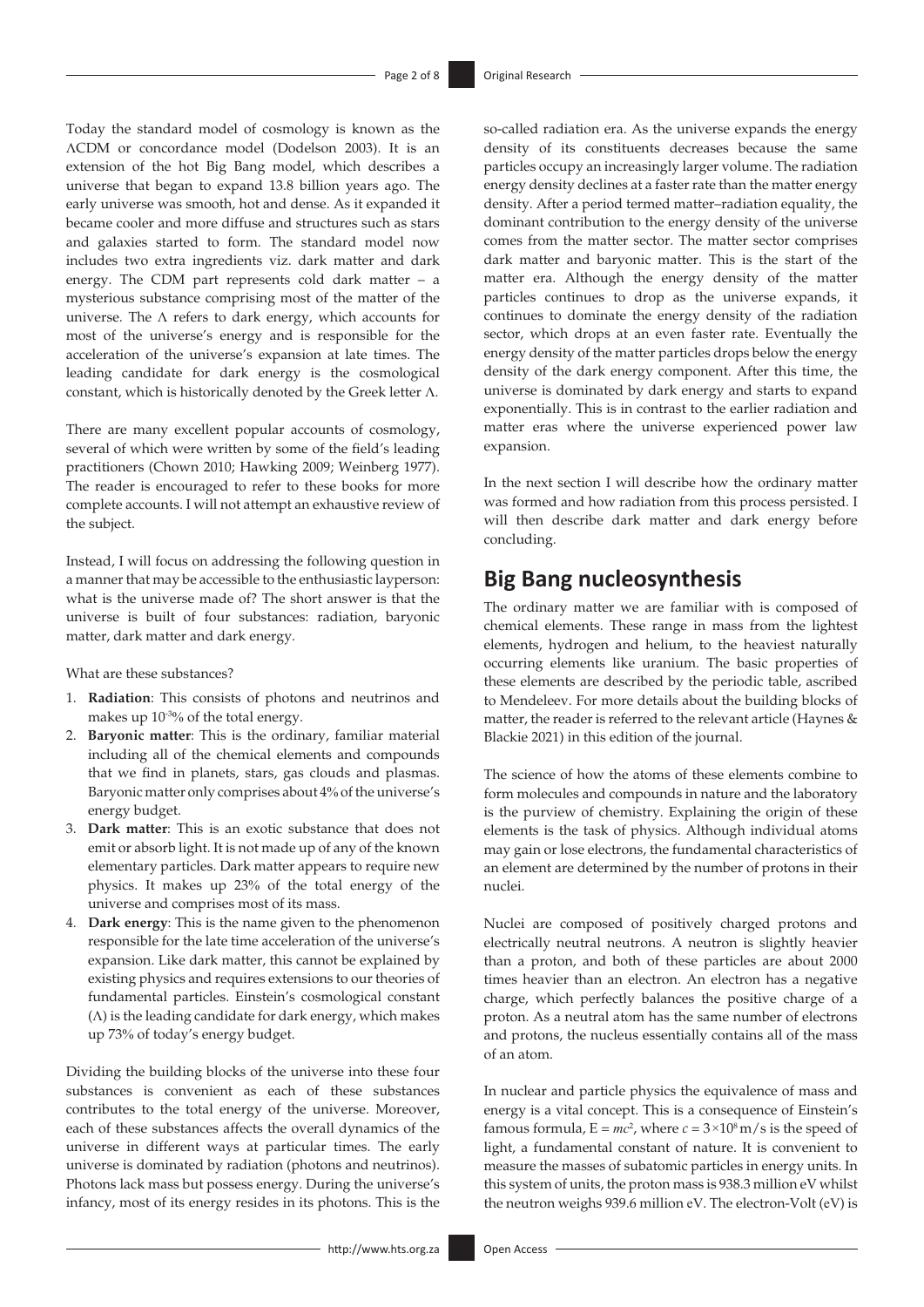a commonly used unit of energy and one needs a fairly small amount of energy viz. 13.6 eV to ionise a hydrogen atom by 'knocking off' a single electron. Because the binding energy of a typical nucleus is vastly larger than the ionisation energy of typical atom, it is significantly more difficult to break up a nucleus than it is to break up an atom. This difference in binding energies accounts for the enormous difference in scale between 'electrical' energy and nuclear energy.

To build heavier elements from lighter elements one needs to combine nuclei. Once formed, these nuclei can bind with electrons from their surroundings to form neutral atoms. Successive elements in the periodic table are characterised by increasing numbers of protons. One cannot simply combine two protons because they are positively charged particles and like charges repel. The electric repulsion between like charges can however be overcome by nuclear forces. Stable nuclei thus require neutrons as well as protons. Working out exactly how this process, *nucleosynthesis*, happens is the nontrivial task of the nuclear physicist.

The quest to explain the origin of the chemical elements lasted several decades and forms one of the greatest triumphs of 20th-century science. There were many bold leaps and false starts. I will not recount the fascinating history of this journey but will describe the key discoveries. By the end of the 1960s a consistent picture had emerged: lighter elements such as hydrogen, helium and lithium were formed during the Big Bang whilst heavier elements such as carbon, nickel and iron were formed much later in stars.

What became known as the Hot Big Bang model of cosmology originated with a series of seminal articles by George Gamow, Ralph Alpher and Robert Hermann (Alpher, Bethe & Gamow 1948; Alpher & Herman 1948, 1949, 1950; Gamow 1948). According to the Friedmann–Lemaître–Robertson–Walker models in general relativity, the average temperature of the universe decreases as it expands. Further back in the past, the universe would have been hotter and more energetic. At temperatures above  $10^{10}$  K the photons are so energetic that nuclear reactions cannot proceed. Nuclear reactions producing free protons and nuclei only begin once the temperature drops to 109 K.

Whilst protons are stable particles, neutrons have a half-life of about 15 min. Once formed, neutrons will rapidly decay into protons, electrons and anti-neutrinos. Before this process, beta decay, happens the neutrons can interact with protons to form deuterons. A deuteron is a nucleus containing one proton and one neutron. When a deuteron binds to an electron, it forms deuterium, a known isotope of hydrogen. Gamow calculated that a fraction of free neutrons will merge with free protons to form deuteron nuclei, which are stable. Once these deuteron nuclei have formed they can interact with free protons in a succession of nuclear reactions to produce the nuclei of helium, lithium and other light elements. All of the neutrons that we see in every atom today had to have been smuggled in from the early universe in deuteron nuclei.

All of these nuclear reactions occurred in the early universe, which proceeded to expand and cool. Eventually the temperature dropped below 3000 K and the photons became sufficiently cool that they could no longer ionise hydrogen. The hydrogen nuclei could then attract electrons to form hydrogen atoms. This event is known as recombination. Once this happened the photons stopped interacting with matter and the universe became transparent to light for the first time. The radiation that was emitted at this time survived to the present day and is observed as the cosmic microwave background radiation. Gamow and his collaborators predicted that this radiation survived and would glow at a temperature of about 10 K today.

Apart from the early universe, nucleosynthesis naturally occurs in stars. Hans Bethe explained the energy output of stars as a result of a series of nuclear reactions where hydrogen is 'burned' to helium (Bethe 1939). The mechanisms to generate most of the heavier elements in stars were outlined by Margaret Burbidge, Geoffrey Burbidge, William A. Fowler and Fred Hoyle (Burbidge et al. 1957). This seminal article is often referred to B2 FH after the initials of its authors. Some of these mechanisms describe the creation of the heaviest elements in stellar explosions such as supernovae. These events also deposit the heaviest elements in the interstellar medium where they can be recycled into younger stars and planetary systems.

Hoyle was a proponent of the soon-to-be falsified Steady State model of cosmology. The popular name of the rival cosmology, the Big Bang model, was derisively coined by Hoyle. The B<sup>2</sup>FH stellar nucleosynthesis scenario could not explain the observed abundances of helium in stars. Using an energy argument, Hoyle concluded that the helium observed in today's stars could not have been produced by stellar nucleosynthesis and must have been present before the first stars had formed. Attention then returned to BBN, which could naturally explain the observed helium abundances.

The story of nucleosynthesis does not end in 1957. The debate between which of the several processes outlined in B<sup>2</sup>FH was responsible for the creation of the heavy elements such as uranium, platinum and gold was only settled in 2017. In that year, the LIGO and VIRGO observatories detected gravitational wave signals from the merger of two neutron stars (Abbott et al. 2017). From studies of the electromagnetic waves that were also emitted during this event, scientists determined that these heavy elements were produced by the merger of neutron stars.

Recall that BBN also predicted the existence of relic radiation from the recombination period. The photons emitted at that period would have created a spectrum of blackbody radiation. In 1965, this relic radiation was serendipitously detected at a temperature of 2.7 K by Arno Penzias and Robert Wilson whilst they were observing microwave emissions from the galaxy. Remarkably the Princeton team of Robert Dicke, James Peebles, David Wilkinson and Peter Roll was aiming to discover the cosmic microwave background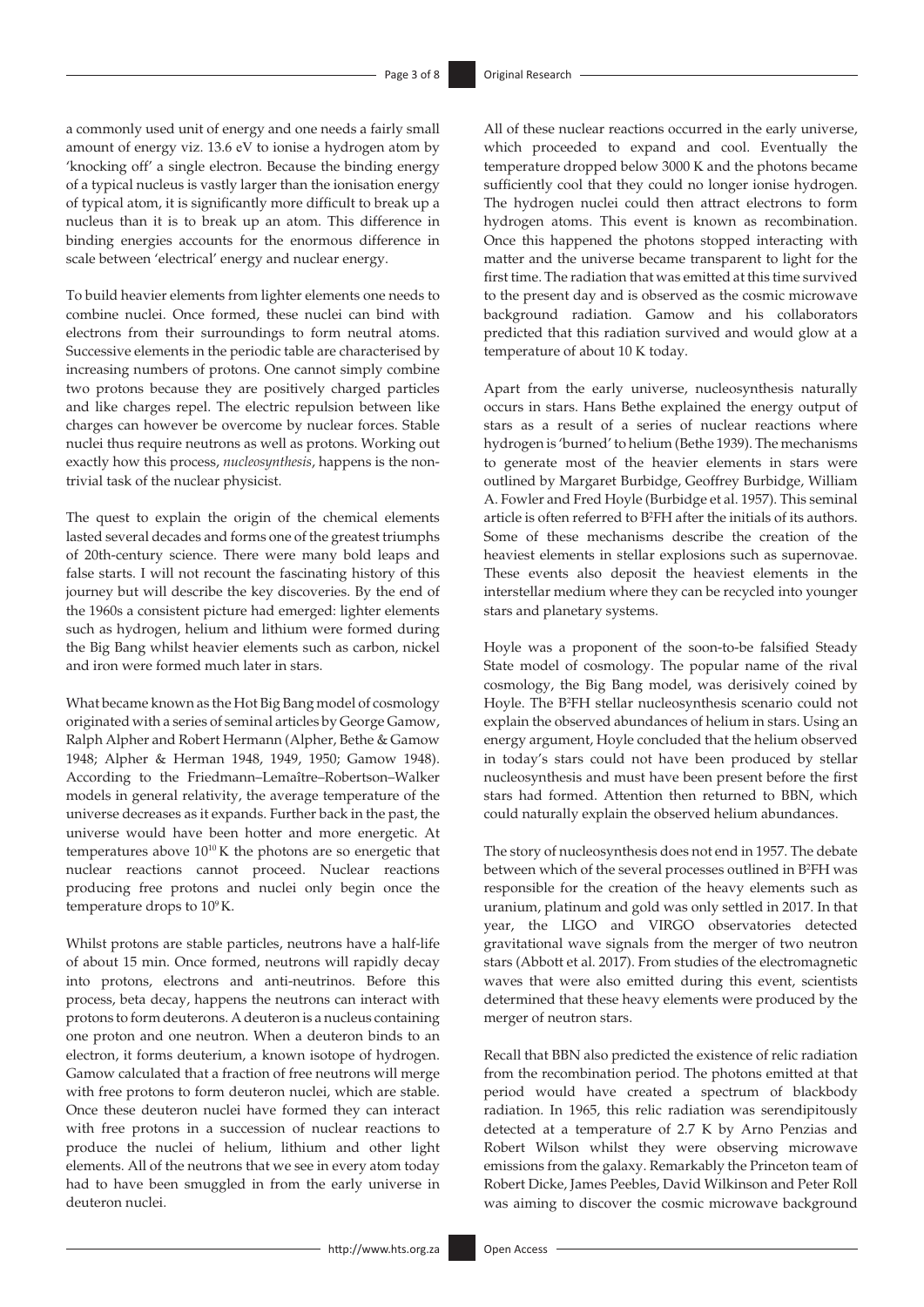radiation when the nearby team of Penzias and Wilson at Bell Laboratories revealed its findings. The two groups published their results in the same issue of the *Astrophysical Journal* (Dicke et al. 1965; Penzias & Wilson 1965), and a new era in observational cosmology was born.

In 1992 the Cosmic Orbital Background Explorer (COBE) team announced the discovery of ripples in the spectrum of the microwave background radiation (Smoot et al. 1992). These ripples represent small fluctuations in the temperature of the relic photons. These temperature fluctuations were caused by slight variations in the density of matter at the time of recombination. These density perturbations would later grow and form the sites where larger structures such as galaxies and clusters could form. The cosmic microwave background is the oldest fossil ever found and functions as a scientific Rosetta stone. It continues to translate the physics of our distant past into the astronomy of our present (Hinshaw et al. 2013).

## **Dark matter**

### **Astronomical evidence**

Strong evidence for the existence of dark matter comes from studies of the dynamics of the Milky Way galaxy.

Before outlining these arguments, I present some basic facts about our galaxy. The Milky Way is a typical spiral galaxy with the appearance of a flattened, rotating disk (Binney & Tremaine 2011). In astronomers' units of measurement, its mass is approximately  $10^{12}M_{\odot}$  meaning that the galaxy weighs as much as 1 000 000 000 000 Suns. The Milky Way has a diameter of about 185 000 light years and hosts between 100 and 400 billion stars as well as large amounts of gas. The Sun is a typical star and resides in one of the spiral arms at a distance of 27 000 light years from the galactic centre. The Sun orbits the galactic centre once every 240 million years. The centre of the galaxy hosts a supermassive black hole weighing  $4\times10^{6}M_{\odot}$ . Remarkably, the stars, black holes and other distributions of gas and rock make up only a tiny fraction of the mass of our galaxy. Most of the mass is made up of dark matter. This will turn out to have important implications for cosmology as well as galactic astronomy.

How do we know that most of the galaxy's mass comes from dark matter? The argument follows from Kepler's laws of planetary motion, which were originally used to describe the orbits of planets in the solar system (Vogt 1996; Young et al. 1996). These laws can ultimately be derived from Newton's inverse square law of gravity. By virtue of the universal character of gravity, Kepler's laws apply just as easily to the motion of planets around stars as they do to the motion of stars around the centres of galaxies.

According to Kepler's third law, the period of revolution, *T*, of a body orbiting another body of mass, *M*, is related to the distance, *r*, between these bodies by the formula:

$$
T^{2} = \left(\frac{4\pi^{2}}{GM}\right)r^{3}.
$$
 [Eqn 1]

In this equation,  $G = 6.67 \times 10^{-11} \text{ m}^3 \text{ Kg}^{-1} \text{ s}^{-2}$  and represents Newton's universal gravitational constant. During a single revolution about the Galactic centre, a star covers a distance given by the circumference, 2πr, of its orbit. Its speed, *v*, is simply the distance covered divided by the time taken:

$$
v = 2\pi r / T
$$
 [Eqn 2]

Combining the last two equations we obtain the following relation between the star's speed and its distance from the centre of the galaxy:

$$
v = \sqrt{\frac{GM}{r}}.
$$
 [Eqn 3]

The tangential velocity, *v*, of a star is inversely proportional to the square root of its distance from the object it orbits, that is,

$$
v\alpha r^{-1/2} \tag{Eqn 4}
$$

The further the star is from the centre of the galaxy, the smaller its velocity.

Quite unexpectedly, this is not what happens in our Milky Way! Whilst the velocity–distance relation holds in our solar system, it fails on galactic scales. Astronomers have observed that stellar velocities remain fairly constant as the distance from the centre increases – the rotation curves are substantially more flat than predicted. Have Kepler's laws failed at the scale of the galaxy despite working so well at the scale of the solar system?

Flat rotation curves have been observed in other galaxies (Rubin & Ford 1970). This behaviour is not unique to our own galaxy. How do we explain the ubiquity of flat rotation curves? The Keplerian analysis would still be valid if, instead of having the bulk of the galaxy's mass concentrated at the centre, the mass distribution increased linearly as a function of radius.

So, where is all of this extra mass? We would need quite a lot of it in order for galaxies to look the way they do. If we add up all of the mass from the stars and gas that we observe in our galaxy, that total only accounts for 10% of what we require to produce the observed rotation curves. Most of the mass of a galaxy is non-luminous or dark, and this mass makes its influence felt by its gravitational field. The Milky Way should be thought of as a flattened disk of visible stars and gas surrounded by a spherical halo of invisible, dark matter.

Galaxies are not isolated objects but belong to clusters, which are large, gravitationally bound systems of galaxies. A typical cluster has about a 100 galaxies and a radius of roughly  $3 \times 10^6$ light years. Individual galaxies revolve about the cluster's centre of mass and one can measure rotation curves of clusters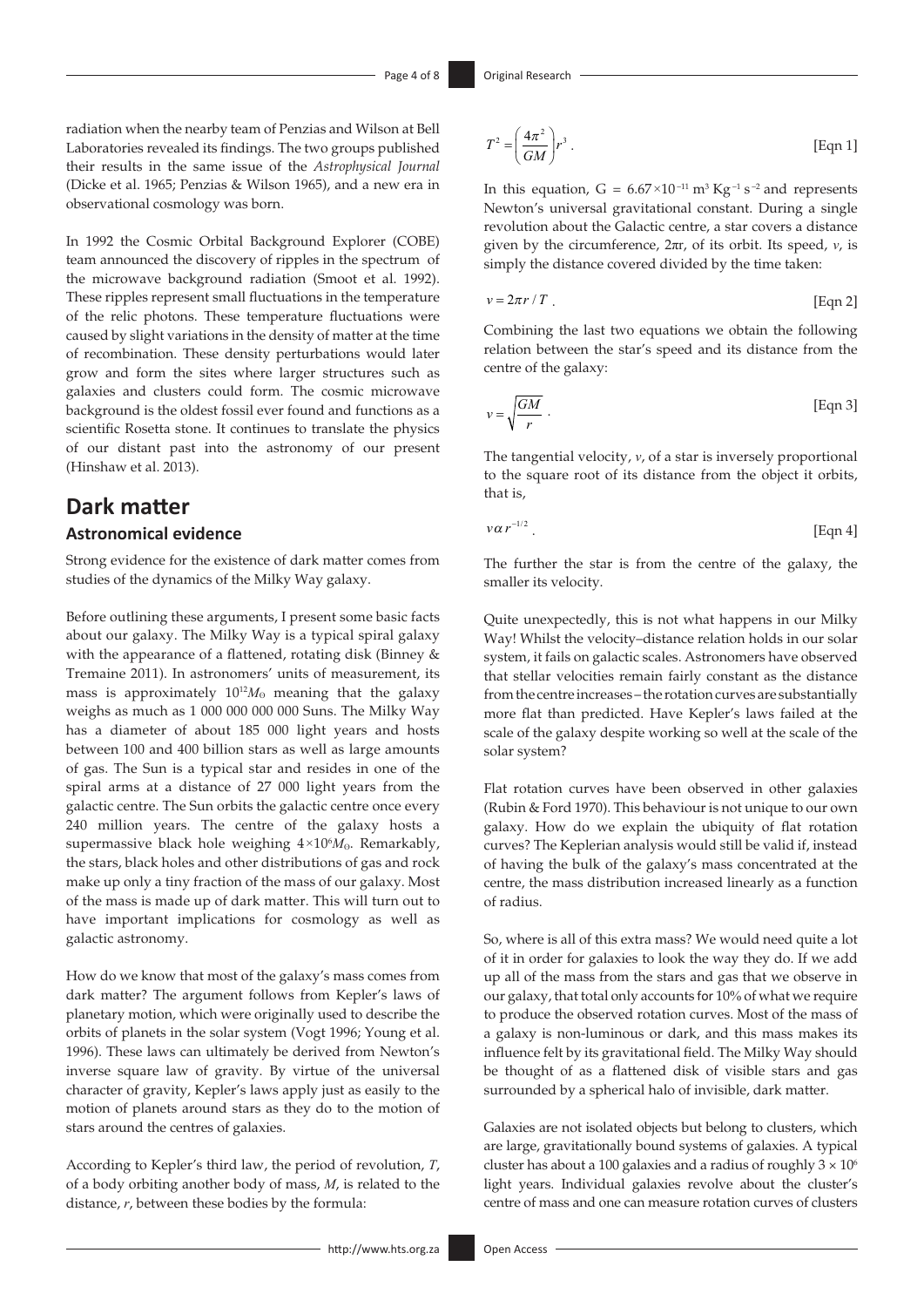in a manner analogous to measurements of stellar rotation curves within individual galaxies. As with galaxies, clusters exhibit a flattening of their rotation curves. This can be explained if most of the mass in clusters comes from dark matter. Fritz Zwicky invoked what he termed 'dunkle (kalt) Materie' or dark matter to explain the excessive velocities of the galaxies he observed in the Coma Cluster (Zwicky 1933, 1937). This is the first known historical reference to dark matter.

It is important to note that galactic rotation curves are predicted by assuming the validity of Newton's theory of gravity. Could one obviate the need for dark matter by explaining the observed behaviour by using Einstein's theory of gravity (general relativity) instead? Whilst general relativity is a successful and epistemologically wealthier theory of gravity, it necessarily encompasses Newtonian gravity (Carroll 2019; Weinberg 1972). In the limit of weak gravitational fields and slow-moving bodies the predictions of general relativity are indistinguishable from those of Newtonian gravity. At the scale of galaxies, the use of Newtonian theory is perfectly justifiable, and the presence of dark matter is unavoidable.

Even when one examines systems with gravitational fields that have to be modelled by using general relativity, the presence of dark matter is still required. In general relativity, matter and energy dynamically interact with spacetime. What we perceive as the gravitational force is a consequence of matter and energy distorting spacetime. This was succinctly described by John Wheeler when he stated, 'Spacetime tells matter how to move, matter tells spacetime how to curve' (Misner et al. 1973).

Rays of light travel along particular paths in spacetime. When these rays pass close to regions of spacetime that have been distorted (e.g., by a dense concentration of matter or energy), they change their trajectory. As a result, an observer will detect an image of a star or galaxy that has been displaced from its true position in the sky. This phenomenon is known as gravitational lensing (Wambsganss 1998). In optics, the appearance of mirages and bent shapes of pencils in glasses of water can be accurately predicted (Young et al. 1996). Similarly, the changes in positions of stars and galaxies can be predicted by general relativity. This novel effect was predicted by Einstein and forms one of the first tests of the general theory of relativity. The bending of light rays from distant stars by the Sun was famously observed by Eddington and his team during the solar eclipse of 1919 (Eddington 1919).

Images of gravitationally lensed galaxies have also been observed (Walsh, Carswell & Weymann 1979). Multiple images of the same galaxy can be seen when light rays are deflected by a cluster sitting directly between the galaxy and an observer. From the general relativistic formula, one can deduce the mass of the lense, that is the cluster. This mass value is much lower than that inferred from the visible light from the cluster. Most of the mass in clusters has to be in the form of dark matter.

The case for dark matter is further enhanced when one analyses the spectrum of the cosmic microwave background radiation (Hinshaw et al. 2013), the relic radiation from the time that the universe became transparent to light. All of these pieces of evidence consistently point towards a universe where most of the matter is dark.

### **Dark matter candidates**

It has been established that large quantities of dark matter exist and interact gravitationally but not electromagnetically (because dark matter does not emit light). What remains to be determined is the identity of dark matter. The two main classes of dark matter candidates are known as weakly interacting massive particles (WIMPs) and massive compact halo objects (MACHOs) (Bertone 2010).

Weakly interacting massive particles are subject to the weak force, which is one of the four fundamental forces in nature, the other three being gravity, electromagnetism and the strong nuclear force. Neutrinos are firmly established elementary particles that interact via the weak force and gravity, and it will be instructive to examine their properties as a proxy for WIMPs.

Neutrinos were hypothesised by Wolfgang Pauli in 1930 to resolve the apparent violations of energy, momentum and angular momentum conservation observed in beta decay (Brown 1978). They were long believed to have zero rest mass (like their well-known massless relatives, the photons). Neutrinos were finally detected in 1956 (Cowan et al. 1956). The determination of their physical properties, including their rest masses, is still incomplete and remains an active area of theoretical and empirical research (Dolgov 2002).

Neutrinos interact with other particles either gravitationally or through the electroweak force. The electroweak force (which arises from the unification of electromagnetism and the weak force) has a small interaction cross-section, which makes neutrinos very difficult to detect. Enormous amounts of neutrinos were created by nuclear reactions in the hot, dense early universe. Despite their abundance, neutrinos have a very small probability of interacting with other forms of matter. Billions of neutrinos pass through the Earth every second and barely an impression is made.

There are believed to be only three flavours of neutrino, viz. the electron neutrino  $(v_e)$ , the muon neutrino  $(v_u)$  and the tau neutrino  $(v<sub>t</sub>)$  as well as their respective anti-particles  $(\bar{v}_e, \bar{v}_\mu \text{ and } \bar{v}_\tau)$ . All three flavours have been detected. The known neutrino species cannot, by themselves, account for the dark matter in the universe.

According to particle physics models, WIMPs could be produced in the universe's infancy when the temperature was very high. Weakly interacting massive particles are a class of hypothetical weakly interacting particles that could comprise all of the dark matter if their rest masses fell in the range between 1 GeV and 1 TeV, that is between 10<sup>9</sup> and 10<sup>12</sup> eV.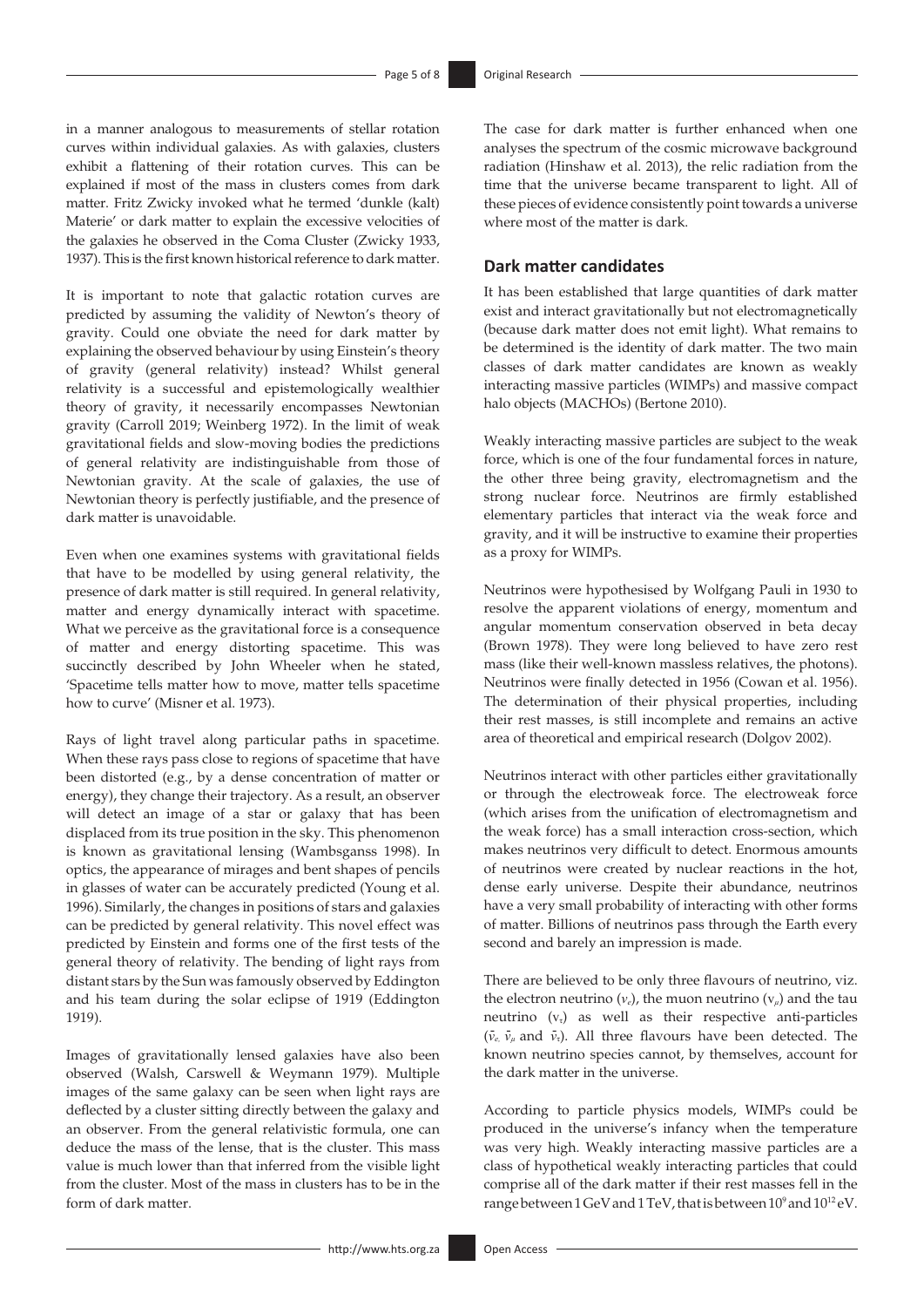According to this scenario WIMPs are initially in thermal equilibrium with the photons and would have roughly the same number densities, that is the same number of particles per unit volume.

As the universe expands, its average temperature (*T*) decreases and the particle number densities drop. The WIMP and photon number densities will decrease in the same ratio. When the universe's temperature drops below the value  $(E \sim kT$ , where K is Boltzmann's fundamental constant) corresponding to the mass energy of the WIMP  $(E \sim mc^2)$ , the creation of new WIMPs is suppressed. The remaining particles can still annihilate and the overall effect of these two processes is that the WIMP number density drops exponentially, and the WIMPs are no longer in thermal equilibrium with the photons. Eventually, the density becomes sufficiently low that the probability of a WIMP encountering and annihilating another particle becomes very small. The surviving particles, which are no longer being created or annihilated, now constitute what we call dark matter (Kolb & Turner 1994).

From the observed density of dark matter in the universe today, one can infer the interaction strength of the WIMPs that may have produced these particles. The WIMP interaction strength turns out to correspond to the electroweak scale. This scale is within reach of particle accelerators such as the Large Hadron Collider (LHC) and proton colliders at Fermilab. These experiments could therefore create previously undiscovered WIMPs, which would be the same type of particle needed to explain all of the dark matter in the universe.

Theoretical high energy physicists have proposed an extension to the standard model of particle physics based on supersymmetry. If supersymmetry were true, every subatomic particle would have a supersymmetric partner (Fayet & Ferrara 1977). Examples of these partners include neutralinos, photinos, Higgsinos, sleptons and squarks. The discovery of a supersymmetric particle will potentially identify new WIMPs as the dark matter particle. To date no experimental evidence for supersymmetry has emerged (Wolchover 2012).

Massive compact halo objects form the other broad class of dark matter candidates. Galactic halos could be filled with Jupiter-mass objects weighing up to one-thousandth the mass of the Sun  $(M \sim 10^{-3} M_0)$  or brown dwarf stars  $(M \sim 8 \times 10^{-2} M_{\odot})$ . Primordial black holes that may have been formed in the early universe are another potential MACHO. All of these objects evade direct detection as they do not emit electromagnetic radiation. Massive compact halo objects can however be detected via microlensing (Roulet & Mollerach 1997), which is based on the principle of gravitational lensing. Intense observational efforts in this direction are underway (Niikura et al. 2019).

Weakly interacting massive particles and MACHOs are amongst the more orthodox explanations for dark matter. Scientists have examined the possibility that the gravitational

force could deviate from the inverse square law on galactic scales. This is the basis of the modified Newtonian dynamics (MOND) paradigm (Sanders & McGaugh 2002). Modifications of the relativistic gravitational theory have also been proposed (Bekenstein 2004; Moffat 2006). A common shortcoming of many modified theories of gravity is the fact that they struggle to consistently explain all of the relevant astronomical observations. Successfully replacing dark matter with an alternative theory of gravity remains a formidable task (Pardo & Spergel 2020).

# **Dark energy**

This is the largest and, by far, least well-understood component. In the 1990s two rival teams of astronomers measured the intensity and redshifts of supernovae. Supernovae form when certain types of stars explode. For a short period they emit vast amounts of radiation: a single supernova can appear as bright as its host galaxy.

Distance measurements are a persistent problem in astronomy. Fortunately, studies of type Ia supernovae have established that they form a specific class of supernovae whose uniform behaviour permits an accurate determination of their intrinsic brightness. An object in the sky has an *apparent* brightness because of a combination of its *intrinsic* brightness and its distance from the observer. The uniformity of type Ia supernovae makes them excellent standard candles. Because we know how intrinsically bright they are, we can determine how far away they are from measurements of their apparent brightness. Supernovae also have the advantage of being extremely luminous making them much easier to see at great distances than other potential standard candles.

Supernova observations are, however, quite challenging. They are quite rare: on average a galaxy experiences only one supernova event every 1000 years. They are also hard to predict: we have little indication of when a star will go supernova, and we do not know in advance where or when this will happen. In addition, they are short-lived. Once a supernova occurs, its intensity rapidly drops over a period of weeks and it becomes too faint to study.

Despite these considerable challenges the High-Z Supernova Search Team and the Supernova Cosmology Project discovered a number of type Ia supernovae and determined their brightness and distances (Perlmutter et al. 1999; Riess et al. 1998). The distance measurements can be made by analysing the redshift of the spectra of each supernova. This is based on the Doppler effect, a well-known example of which is the compression of sound waves arriving from a train moving towards us, and the stretching of these sound waves as the train moves away from us. Changes in the wavelength of sound waves lead to discernible changes in the pitch of the sound, and we can calculate how far away the train is. A similar sort of analysis can be conducted for light from a distant star or galaxy. Most distant galaxies are moving away from us, and the wavelengths of the light waves emitted by those galaxies will become stretched or 'redshifted'.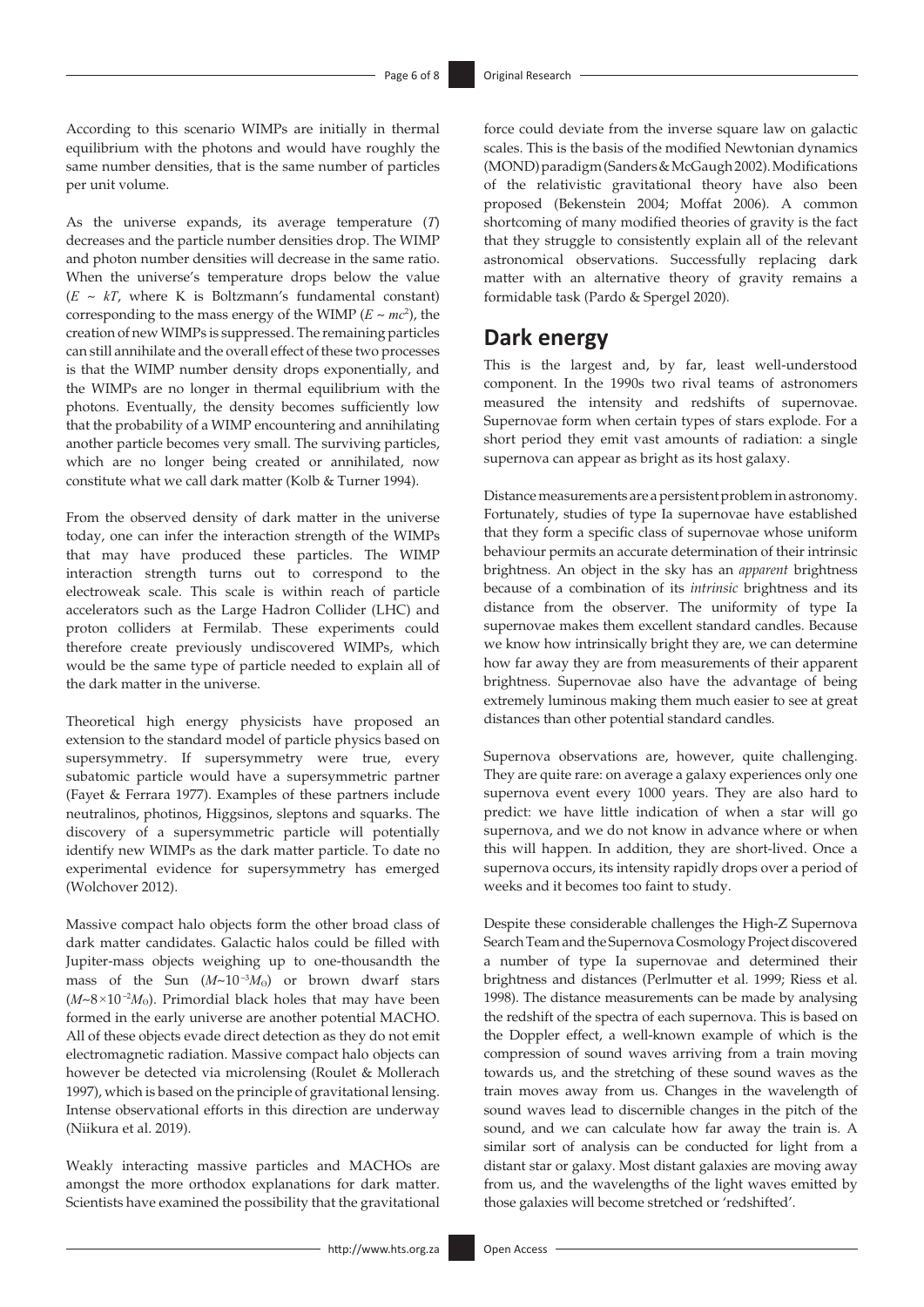In 1998 the two supernovae studies uncovered a surprising result. Analysis of the data revealed that distant galaxies were not simply receding from us at speeds proportional to their distance from us (the Hubble-Lemaître law), but that they were also starting to accelerate. This acceleration was observed to occur at relatively recent times. This is in stark contrast to the more regular expansion of the universe over most of its history.

The cosmic acceleration cannot be explained by a universe containing only radiation and matter (either ordinary or dark). Whatever was responsible for this late time acceleration makes up 70% of the universe's energy today. Michael Turner is credited with coining the term dark energy for this mysterious new arrival in the cosmic inventory (Huterer & Turner 1999).

The supernova observations were surprising but consistent with, and subsequently corroborated by, other analyses based on the cosmic microwave background radiation and surveys of large-scale structures. The leaders of the original supernova studies (Saul Perlmutter, Brian Schmidt and Adam Riess) were awarded the 2011 Nobel Prize in Physics. Dark energy, whatever it may be, is here to stay.

What is responsible for the acceleration? The simplest explanation as well as the one currently favoured by statistical analysis is the cosmological constant, Λ. This is believed to be an energy component intrinsic to the vacuum of spacetime, which has been predicted by quantum field theory. The discord between the theoretical value of the vacuum energy and the observed value of Λ inferred from astronomical observations is however enormous (Weinberg 1989). This is one of the main reasons why the cosmological constant has not been universally accepted as the source of dark energy.

As with dark matter, one has to invoke exotic extensions to the standard model of particle physics to explain dark energy. Some of the possible candidates include a dynamical, timevarying cosmological constant, scalar fields or radical modifications of Einstein's theory of general relativity. At the time of writing, observational data are not sufficiently precise to conclusively discriminate between these competing hypotheses. Many observational programmes are underway in the hope of solving this mystery.

# **Conclusion**

The building blocks of the universe are four classes of substance: radiation, baryonic matter, dark matter and dark energy. Radiation and ordinary matter are well understood but make up only 4% of the energy of the universe. The dark sector, comprising dark matter and dark energy, constitutes 96% of the energy of the universe today. New advances in physics are required to explain the dark sector. The modern picture of the universe is consistently derived from the successful application of many areas of physics and astronomy across a wide range of energy, time and distance scales. The subject is as dynamic as the universe itself, and new discoveries and mysteries lie in wait.

# **Acknowledgements Competing interests**

The author declares that he has no financial or personal relationships that may have inappropriately influenced him in writing this article.

### **Author's contributions**

A.J.J. is the sole author of this article.

### **Ethical considerations**

This article followed all ethical standards for research without direct contact with human or animal subjects.

#### **Funding information**

This research was funded by Stellenbosch University.

#### **Data availability**

Data sharing is not applicable to this article as no new data were created or analysed in this study.

#### **Disclaimer**

The views and opinions expressed in this article are those of the author and do not necessarily reflect the official policy or position of any affiliated agency of the author.

### **References**

- Abbott, B.P., Abbott, R., Abbott, T.D., Acernese, F., Ackley, K., Adams, C. et al., 2017, 'GW170817: Observation of gravitational waves from a binary neutron star inspiral', *Physical Review Letters* 119(16), 161101. [https://doi.org/10.1103/](https://doi.org/10.1103/PhysRevLett.119.161101) [PhysRevLett.119.161101](https://doi.org/10.1103/PhysRevLett.119.161101)
- Alpher, R.A., Bethe, H. & Gamow, G., 1948, 'The origin of chemical elements', *Physical Review* 73, 803.<https://doi.org/10.1103/PhysRev.73.803>
- Alpher, R.A. & Herman, R., 1948, 'Evolution of the universe', *Nature* 162, 774. [https://](https://doi.org/10.1038/162774b0) [doi.org/10.1038/162774b0](https://doi.org/10.1038/162774b0)
- Alpher, R.A. & Herman, R.C., 1950, 'Theory of the origin and relative abundance distribution of the elements', *Reviews of Modern Physics* 22, 153. [https://doi.](https://doi.org/10.1103/RevModPhys.22.153) [org/10.1103/RevModPhys.22.153](https://doi.org/10.1103/RevModPhys.22.153)
- Alpher, R.A. & Herman, R.C., 1949, 'Remarks on the evolution of the expanding universe', *Physical Review* 75, 1089.<https://doi.org/10.1103/PhysRev.75.1089>
- Bekenstein, J.D., 2004, 'Relativistic gravitation theory for the modified Newtonian dynamics paradigm', *Physical Review D* 70, 083509. [https://doi.org/10.1103/](https://doi.org/10.1103/PhysRevD.70.083509) [PhysRevD.70.083509](https://doi.org/10.1103/PhysRevD.70.083509)
- Bertone, G., 2010, 'The moment of truth for WIMP dark matter', *Nature* 468, 389. <https://doi.org/10.1038/nature09509>
- Bethe, H.A., 1939, 'Energy production in stars', *Physical Review* 55, 434. [https://doi.](https://doi.org/10.1103/PhysRev.55.434) [org/10.1103/PhysRev.55.434](https://doi.org/10.1103/PhysRev.55.434)
- Binney, J. & Tremaine, S., 2011, *Galactic dynamics*, Princeton University Press, Princeton, NJ.
- Brown, L.M., 1978, 'The idea of the neutrino', *Physics Today* 31(9), 23. [https://doi.](https://doi.org/10.1063/1.2995181) [org/10.1063/1.2995181](https://doi.org/10.1063/1.2995181)
- Burbidge, E.M., Burbidge, G.R., Fowler, W.A. & Hoyle, F., 1957, 'Synthesis of the elements in stars', *Reviews of Modern Physics* 29, 547. [https://doi.org/10.1103/](https://doi.org/10.1103/RevModPhys.29.547) [RevModPhys.29.547](https://doi.org/10.1103/RevModPhys.29.547)
- Carroll, S.M., 2019, *Spacetime and geometry*, Cambridge University Press, Cambridge.
- Chown, M., 2010, *Afterglow of creation: Decoding the message from the beginning of time*, Faber & Faber, London.
- Cowan, C.L., Reines, F., Harrison, F., Kruse, H. & McGuire, A., 1956, 'Detection of the free neutrino: A confirmation', *Science* 124(3212), 103. [https://doi.org/10.1126/](https://doi.org/10.1126/science.124.3212.103) [science.124.3212.103](https://doi.org/10.1126/science.124.3212.103)

Dicke, R.H., Peebles, P.J.E., Roll, P.G. & Wilkinson, D.T., 1965, 'Cosmic black-body radiation', *The Astrophysical Journal* 142, 414.<https://doi.org/10.1086/148306> Dodelson, S., 2003, *Modern cosmology*, Elsevier, Amsterdam.